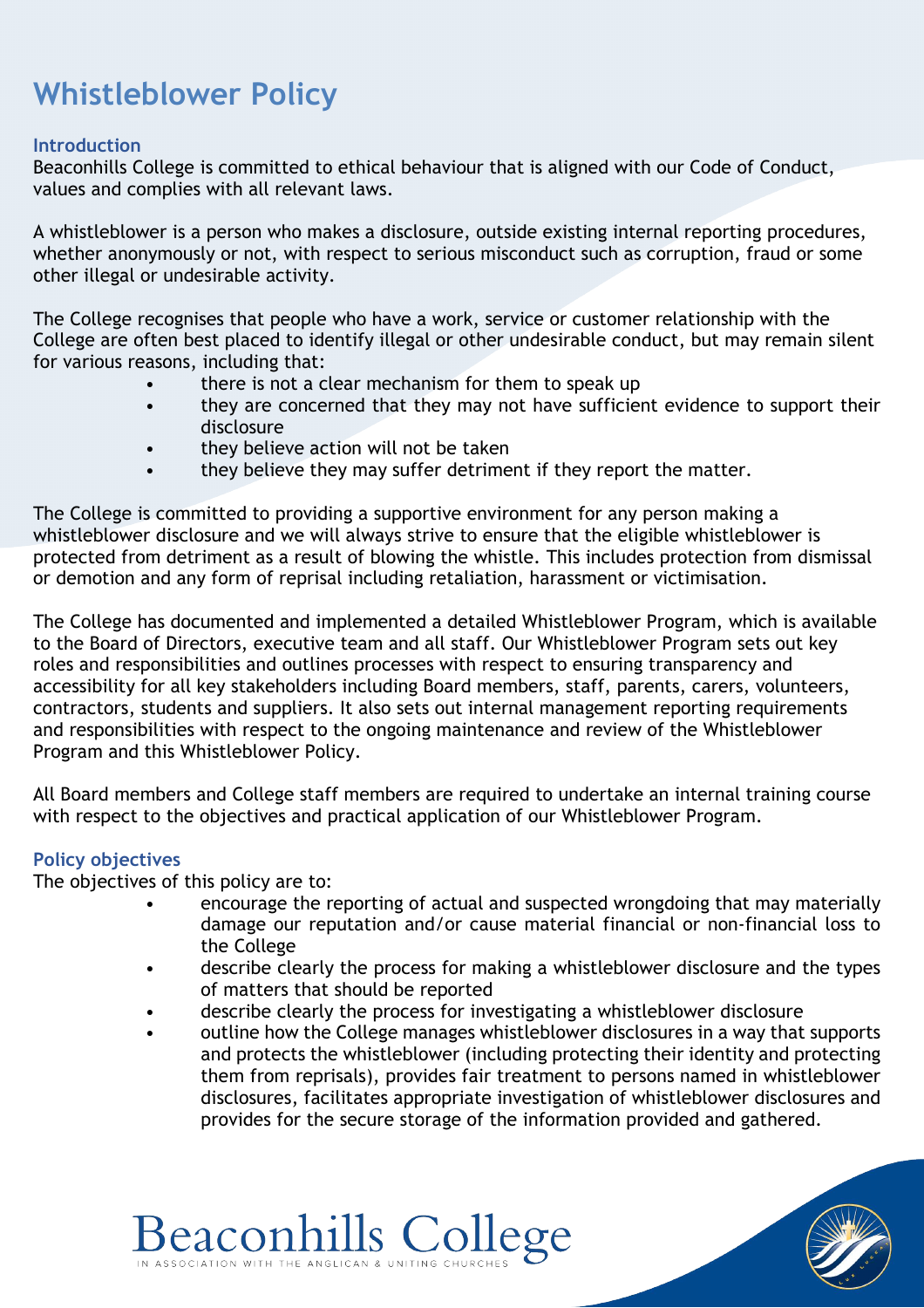## **Policy scope**

Our Whistleblower Program, including this policy, has been designed to be available to all current or former:

- directors and officers of Beaconhills College
- members of the executive team
- permanent, part-time and casual staff (teaching and non-teaching)
- volunteers
- contractors
- suppliers
- parents and carers
- students
- other key stakeholders.

It is important to note that the protections available to whistleblowers under the Corporations Act only apply to "eligible whistleblowers". For more information with respect to who are eligible whistleblowers refer to section 5 of this Policy, Whistleblower Support and Protection.

# **Types of conduct to be reported**

Our Whistleblower Program is designed to capture actual or suspected wrongdoing that a person providing the disclosure considers cannot reasonably be managed through our existing internal reporting procedures.

Examples of wrongdoing that may be reportable include:

- fraud, forgery, misappropriation, misuse, misdirection, misapplication, maladministration or waste of funds
- gross mismanagement
- grooming and/or child abuse
- conflicts of interest, nepotism, favouritism
- theft, embezzlement, tax evasion
- corruption, dishonesty involving influence
- coercion, harassment or discrimination by, or affecting, any of our staff, volunteers or contractors
- assault, blackmail, taking or offering bribes
- abuse of public trust
- misleading or deceptive conduct of any kind, including conduct or representations that amount to improper or misleading accounting or financial reporting practices by or affecting the College
- other criminally prosecutable offences
- failure to report, or concealment of, an indictable offence
- unreasonable danger to health or safety of others
- failure to act in accordance with applicable professional and ethical standards
- blatant disregard for organisational policies

**Beaconhills College** 

- a significant threat to the environment
- significant breach of the terms of any contract that binds the College
- other serious acts such as refusing to carry out lawful and/or reasonable actions under a contract
- other serious misconduct that may materially damage the College's reputation, or may otherwise be detrimental to the College
- any other act that would otherwise be considered, by a reasonable person, to be serious improper conduct, or an improper state of affairs, or circumstances.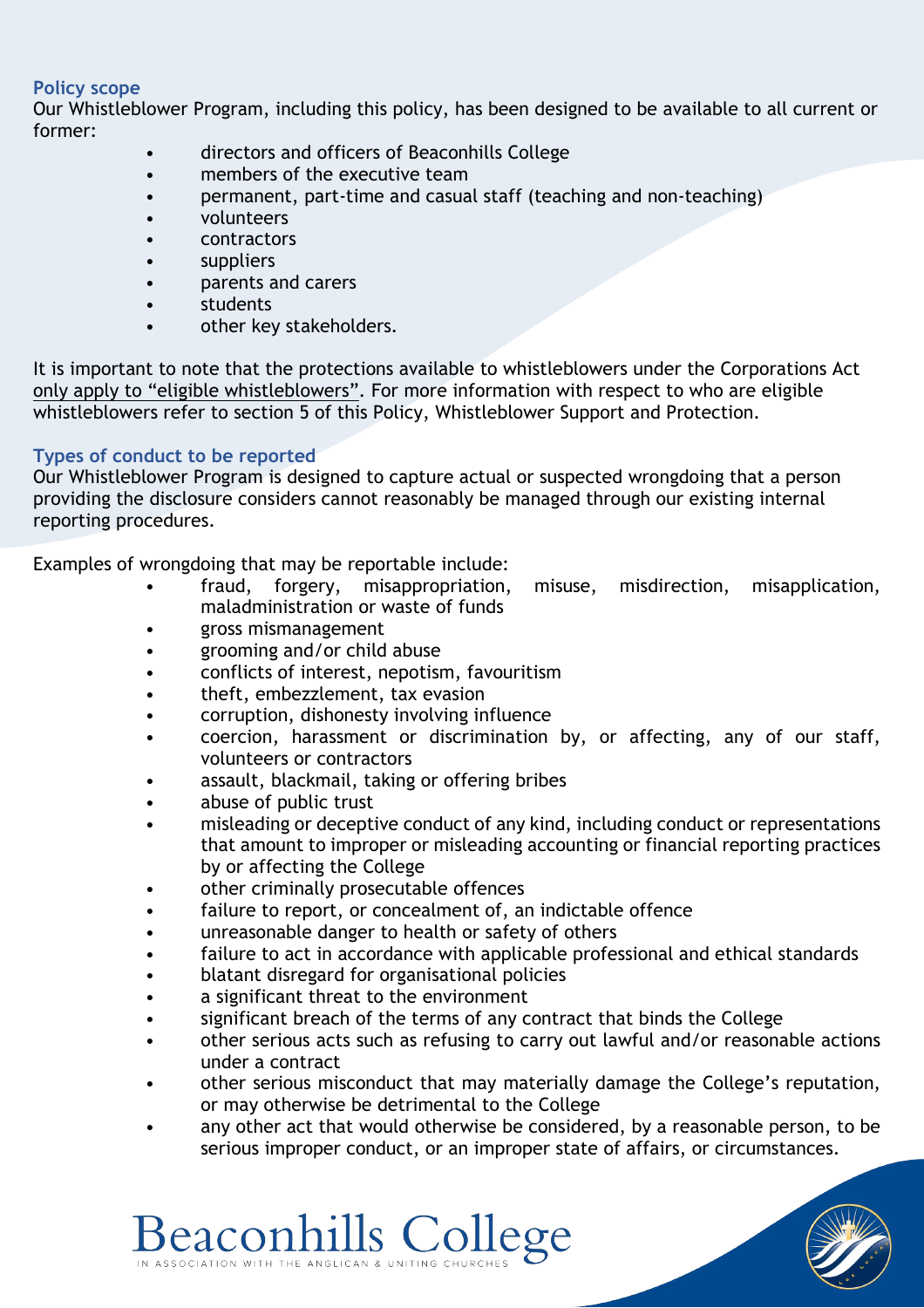Wrongdoing would also include a deliberate attempt to conceal any of the actions described above.

A person making a whistleblower disclosure is expected to act in good faith and have reasonable grounds for believing that wrongdoing has occurred.

A whistleblower should not use the whistleblower service to report a personal work-related grievance, a third party complaint or a child protection incident that could be effectively managed through our existing internal reporting procedures. These existing internal reporting procedures are detailed at the end of this document.

It is important to note that the protections available to whistleblowers under the Corporations Act only apply to **"eligible whistleblowers"** who report **"disclosable matters"** to **"eligible recipients"** or to the Australian Securities and Investments Commission (ASIC), the Australian Prudential Regulation Authority (APRA) or a prescribed Commonwealth authority.

For more information with respect to "eligible whistleblowers" and "disclosable matters" refer to whistleblower support and protection below.

## **Whistleblower support and protection**

Beaconhills College is committed to providing a supportive environment for any person making a whistleblower disclosure and we will always strive to ensure that every whistleblower is protected from detriment as a result of blowing the whistle. This includes protection from dismissal or demotion, any form of reprisal including retaliation, harassment or victimisation.

In addition, the Corporations Act provides certain protections for whistleblowers in certain circumstances. These protections are designed to encourage people within companies, or with special connections to companies, to make disclosures of actual or suspected wrongdoing.

#### **Eligibility for protections under the Corporations Act**

In order to be eligible for the protections available under the Corporations Act the whistleblower disclosure must be:

- made by an **eligible whistleblower**; and
- a **disclosable matter**; and

IN ASSOCIATION WITH THE ANGLICAN & UNITING CHURCH

• made to an **eligible recipient** or to the Australian Securities and Investments Commission (ASIC), the Australian Prudential Regulation Authority (APRA) or a prescribed Commonwealth authority.

The Corporations Act also specifically protects "**public interest disclosures**" and "**emergency disclosures**" in certain circumstances.

In simple terms, all directors and officers, staff members, and suppliers of services and goods (whether paid or unpaid) (as well as their relatives and dependants, and the dependants of their spouses) are eligible whistleblowers.

Students, parents, carers and other key stakeholders are not eligible whistleblowers, unless they fit into one of the categories noted above. This doesn't preclude students, parents and carers from making a whistleblower disclosure, but they will not be afforded the protections under the Corporations Act.

Additionally, to qualify for protection under the Corporations Act the whistleblower must have reasonable grounds to suspect that the information reported concerns serious misconduct, or an

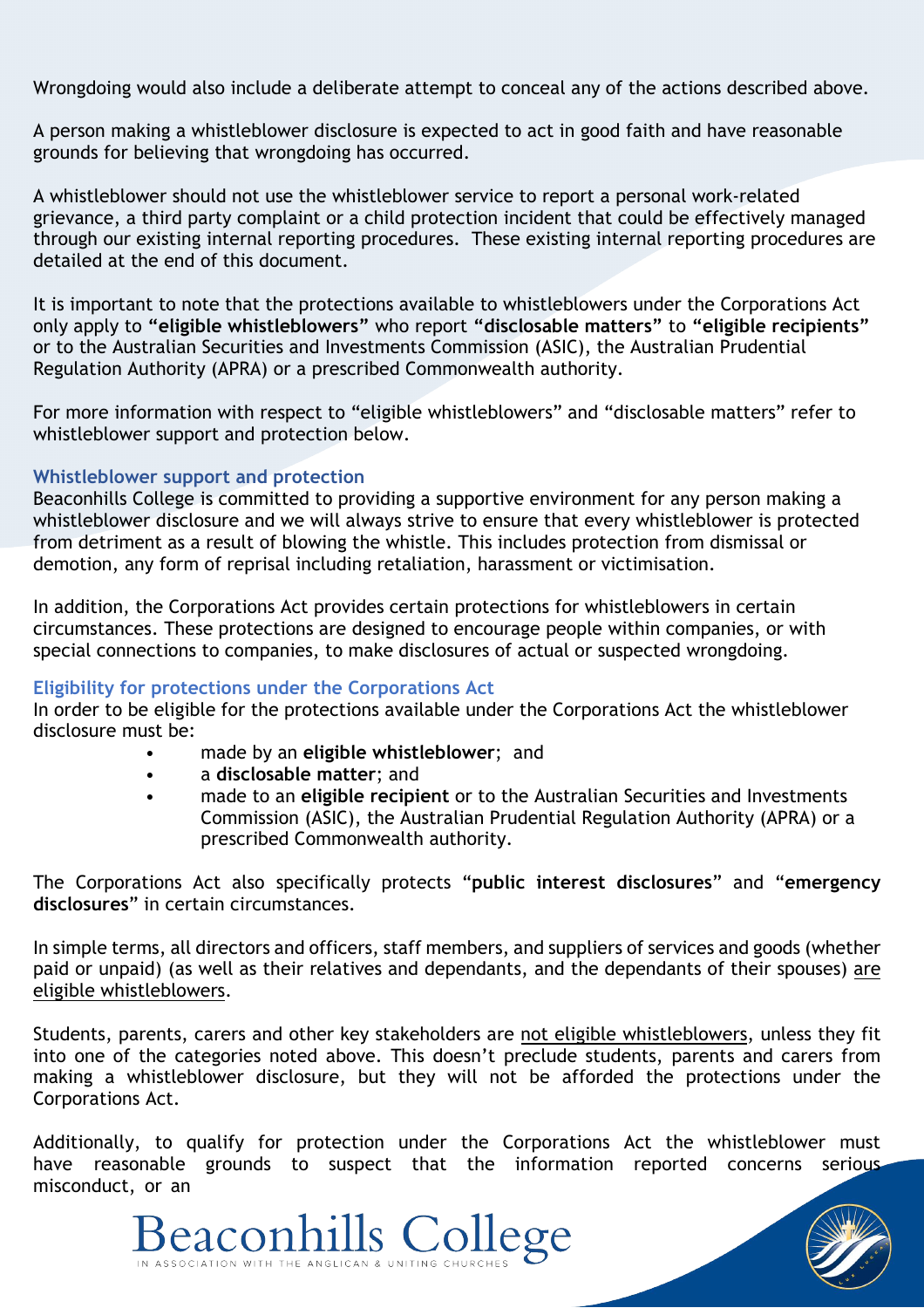improper state of affairs or circumstances, in relation to the College. This includes circumstances where the conduct concerned constitutes an offence under the Corporations Act or circumstances that constitute an offence that is punishable by imprisonment for a period of 12 months or more, or represents a danger to the public or the financial system.

Should you have any doubt was to whether your disclosure qualifies for protection under the Corporations Act you should seek independent legal advice before making the disclosure. A disclosure of information that is made to a legal practitioner for the purpose of obtaining legal advice or legal representation in relation to the operation of the whistleblower provisions in Part 9.4AAA of the Corporations Act qualifies for protection.

## **Anonymity and confidentiality**

Beaconhills College will, as far as reasonably possible, provide to whistleblowers the ability to make a report anonymously and will take all reasonable steps to reduce the risk that the whistleblower will be identified as a result of the investigation.

It is a contravention of the Corporations Act if a whistleblower disclosure that qualifies for protection (qualifying disclosure) is made and a person other than the whistleblower discloses:

- the identity of the whistleblower, or information that is likely to lead to the identification of the whistleblower ("the confidential information")
- the confidential information is information that the person obtained directly or indirectly because of the qualifying disclosure
- the disclosure of the identifying information is **not authorised**.

Disclosure of the confidential information **is authorised** if:

- the whistleblower consents to its disclosure
- the disclosure is made to ASIC, APRA or the Australian Federal Police
- the disclosure is made by ASIC, APRA or the Australian Federal Police to a Commonwealth authority, or a State or Territory authority, for the purpose of assisting the authority in the performance of its functions or duties or
- the disclosure is made to a legal practitioner for the purpose of obtaining legal advice or legal representation in relation to the operation of whistleblower laws contained in the Corporations Act.

It is important to note that it is not a contravention of the Corporations Act if, whilst the receiver does not disclose the identity of the whistleblower directly, information that is likely to lead to the whistleblower being identified is disclosed in the course of investigating the whistleblower disclosure, in circumstances where all reasonable steps have been taken to reduce the risk that the whistleblower will be identified.

# **Whistleblower not subject to liability for making the disclosure**

Beaconhills College

IN ASSOCIATION WITH THE ANGLICAN & UNITING CHURCH

The Corporations Act provides that where a whistleblower disclosure qualifies for protection:

- a whistleblower is not subject to any civil, criminal or administrative liability for making the disclosure
- no contractual or other remedy may be enforced, and no contractual or other right may be exercised, against the discloser on the basis of the whistleblower disclosure
- if the disclosure was made to ASIC, APRA or a prescribed Commonwealth authority, the information contained in the disclosure is not admissible in evidence against the whistleblower in criminal proceedings, or in proceedings for the imposition of a penalty, other than proceedings in respect of the falsity of the information.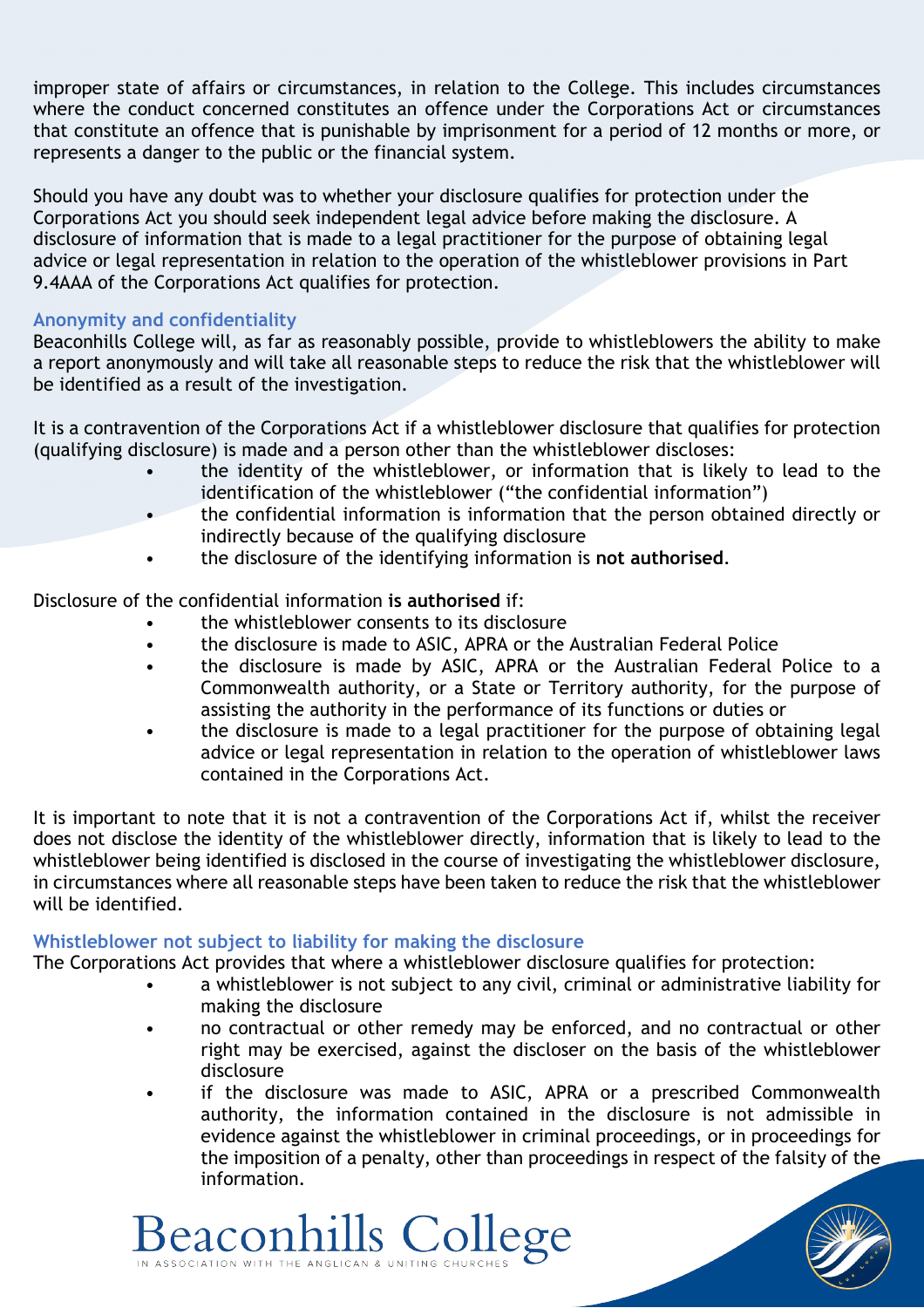It is important to note that, except for the third set of circumstances set out above, the Corporations Act does not prevent the whistleblower being subject to any civil, criminal or administrative liability for conduct of the whistleblower that is disclosed in the whistleblower disclosure.

In other words, if a whistleblower has been involved in the wrongdoing they have reported, no action will be taken against them for reporting the wrongdoing. However once the report has been investigated, appropriate action may be formulated in response to all aspects of the wrongdoing that have been substantiated. This action may include civil, criminal or administrative action against the whistleblower if they were involved in the wrongdoing.

#### **Protection from retaliation, harassment or victimisation**

Our commitment to ensuring the highest standards of ethical conduct within the College includes creating and maintaining a "speak-up culture", where all staff are encouraged to identify issues in the workplace and participate in resolving them. This includes "speaking up" through our existing internal reporting procedures including our Internal Grievance Policy, Complaints Handling Program and Child Protection Program.

We do not tolerate reprisals or adverse action being taken against whistleblowers for reporting actual or suspected wrongdoing, including when suspicions are not substantiated following a thorough investigation.

We take steps to promote awareness to all staff of their responsibilities to treat their colleagues and stakeholders with respect, and never to engage in behaviour that is discriminatory or that characterises bullying or harassment. These responsibilities encompass acknowledging that reporting actual or suspected wrongdoing is integral to an ethical culture, and nobody who reports actual or suspected wrongdoing should experience detriment as a result.

If a whistleblower provides their identity when they make a whistleblower disclosure, the Whistleblower Officer assigned to the case will proactively monitor the workplace for signs of retaliation, harassment or victimisation and intervene when necessary.

A whistleblower who experiences retaliation, harassment or victimisation should immediately report it to their Whistleblower Officer. Any such conduct will be treated as serious misconduct and the perpetrator of the retaliation will be subject to disciplinary action.

It is a criminal offence if a person engages in conduct that causes detriment to another person in circumstances where the first person believes or suspects that the second person, or any other person made, may have made, proposes to make, or could make, a whistleblower disclosure that qualifies for protection under the Corporations Act and the belief or suspicion of the first person is the reason, or part of the reason, for the conduct.

#### **Protection from detriment (including internal disciplinary action)**

To promote a culture that encourages whistleblower disclosures, it is the College's policy that where a whistleblower has acted in good faith, and the individual involved has not engaged in serious misconduct or illegal activity, the whistleblower will not be subject to internal disciplinary proceedings that may have otherwise arisen from the matters that are the subject of the whistleblower disclosure.

Detriment is a defined term under the Corporations Act and includes:

- dismissal of an employee
- injury of an employee in their employment



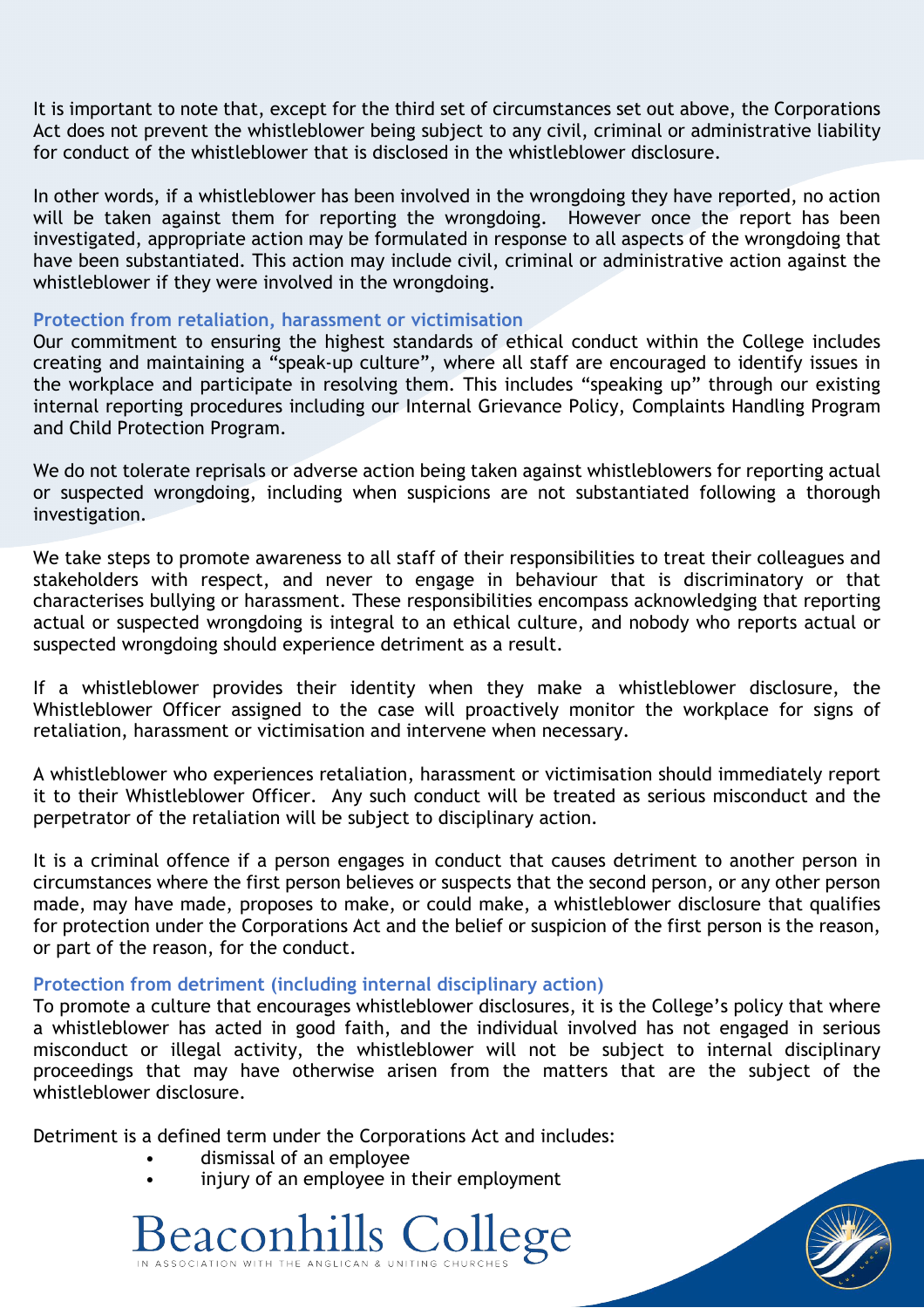- alteration of an employee's position or duties to their disadvantage;
- discrimination between an employee and other employees of the same employer
- harassment or intimidation of a person
- harm or injury to a person, including psychological harm
- damage to a person's property
- damage to a person's reputation
- damage to a person's business or financial position
- any other damage to a person.

A court may make an order for compensation to be paid by a person or company (including Beaconhills College) (the first person) who engages in detrimental conduct, relating to a qualifying disclosure, that causes any detriment to another person (the second person), or constitutes the making of a threat to cause any such detriment to the second person.

In these circumstances a court may also order other remedies including:

- the granting of an injunction to prevent, stop or remedy the effects of the detrimental conduct
- requiring the first person to apologise to the second person, or any other person, for engaging in the detrimental conduct
- re-instatement of employment
- exemplary damages, being damages assessed in order to punish the defendant for serious and intentional or reckless conduct and/or to reform or deter the defendant and others from engaging in similar conduct.

## **Investigating a whistleblower disclosure**

All disclosures, other than those that are **not** qualifying disclosures, will be investigated by a Whistleblower Investigator.

Whistleblower investigators are appointed by the Whistleblower Manager on a case-by-case basis depending on the particular circumstances of the whistleblower disclosure.

The Whistleblower Officer will act independently of the Whistleblower Investigator and focus on the protection of the whistleblower during the investigation.

Whistleblower investigators will be provided reasonable access to independent specialist advice if required and all Board members, staff members, volunteers and contractors at the College will be required to assist the Whistleblower Investigator in carrying out their investigations to the maximum possible extent.

The Whistleblower Investigator will, as far as reasonably possible, follow best practice in investigations including ensuring that all reports of suspected wrongdoing that amount to nonqualifying disclosures are investigated in a way that adheres to the principles of objectivity, procedural fairness, confidentiality and natural justice. This includes providing fair treatment to people who have been mentioned in a report of actual or suspected wrongdoing, by informing of the substance of statements that have been made about them and giving them a reasonable opportunity to respond.

**Beaconhills College**